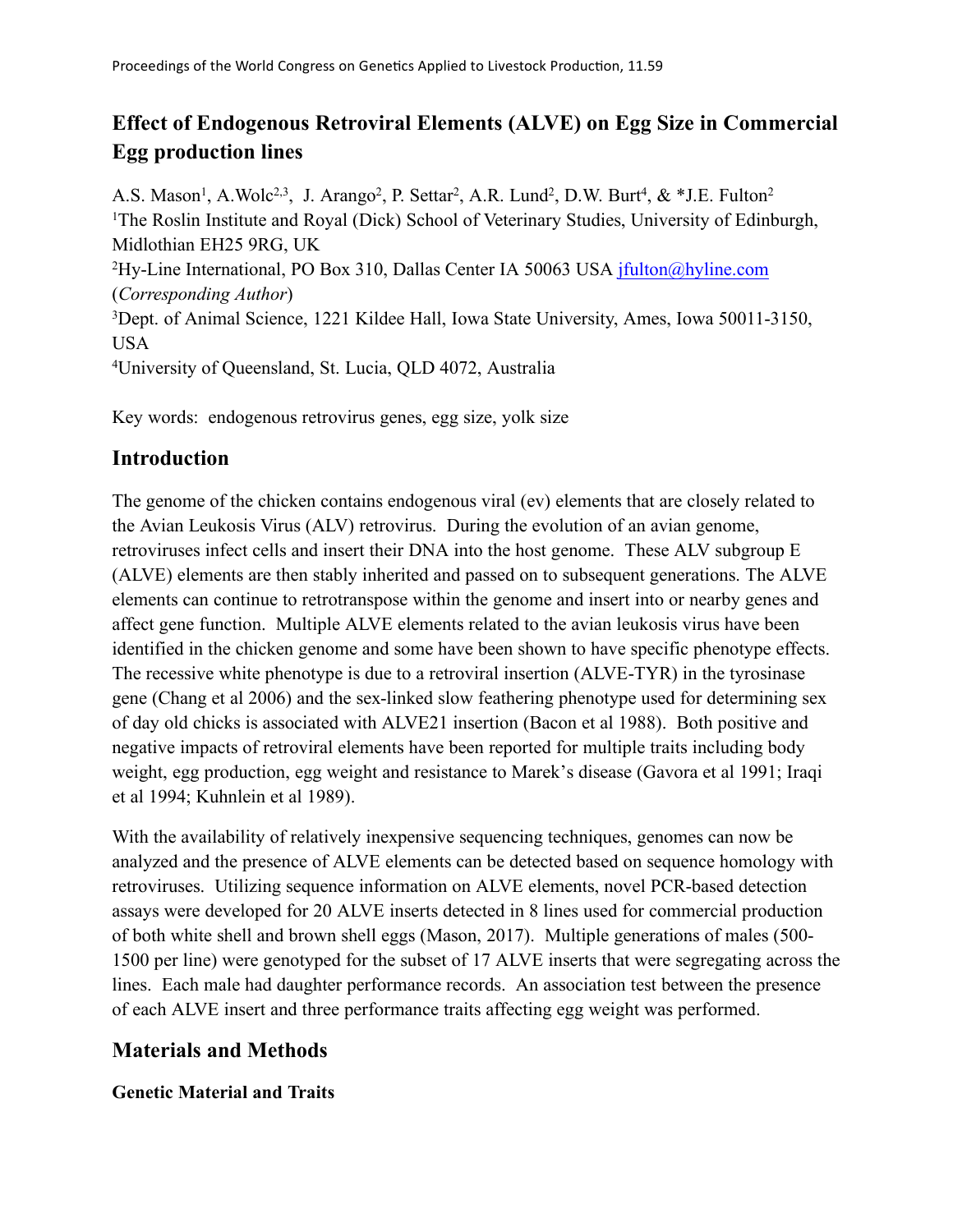DNA was tested from multiple generations of 8 lines of males from three different breeds; five White Leghorn (WL), two White Plymouth Rock (WPR) and one Rhode Island Red (RIR). The average of the daughter phenotypes for each sire was used as the phenotype value. Not all traits were measured for all generations. The number of genotyped males ranged from 500-1500 per line. Traits examined in this study included weight of the first 3 eggs (E3, g), average egg (EW, g) and yolk weight between 25 and 45 weeks of age (YW, g).

#### **Genotyping**

PCR assays for 20 ALVE inserts were developed for the region surrounding the insert from genomic sequence information, and sequence of each specific insert. Some of these ALVE inserts had been previously reported. Novel detection primers were developed for all ALVE inserts using competitive allele specific PCR chemistry (KASP; LGC, Middlesex, UK). The primers were designed to detect the presence or the absence of each ALVE insert thus allowing for the positive identification of both homozygotes and the heterozygote. Each ALVE assay was genotyped on DNA from only those lines in which they were segregating. Genotype data was generated for 17 ALVE inserts and analyzed using Kraken software (LGC, Middlesex, UK).

#### **Association Tests**

All genotype classes with less than 5 observations were removed prior to the analysis. The association analysis was performed using lm procedure in R (R Core Team, 2015). In the first step, a model with fixed effects of generation, ALVE genotype and their interaction was fitted for each trait and line separately. For traits with a significant  $(p<0.05)$  main effect of SNP and a non-significant  $(p>0.1)$  SNP by generation interaction, the interaction was dropped from the model and number of ALVE gene copies was fitted as a regression in order to estimate additive ALVE gene effect.

### **Results and Discussion**

Significant associations between ALVE genotype and the 3 egg weight related traits (E3, EW, YW) were found in 5 of the 8 lines and for 7 of the 17 ALVE. Table 1 summarizes the significant associations and the size and direction of the effects.

#### **Table 1. Statistical significance of ALVE inserts on 3 egg weight traits and the size and direction of those effects.**

|                 |                    | <b>Statistical</b><br>Significance |        |             | Size and Direction of Effect $+$ se,<br>(grams) |                 |       |  |
|-----------------|--------------------|------------------------------------|--------|-------------|-------------------------------------------------|-----------------|-------|--|
| <b>LINE</b>     | <b>ALVE</b> insert | E3                                 | EW     | YW          | E3(g)                                           | EW(g)           | YW(g) |  |
| WL3             | ALVE3              | NS                                 | $\ast$ | $_{\rm NS}$ |                                                 | $-0.11 + 0.053$ |       |  |
| WL <sub>6</sub> | ALVE3              | ∗                                  |        | NS          | $0.18 + 0.075$                                  |                 |       |  |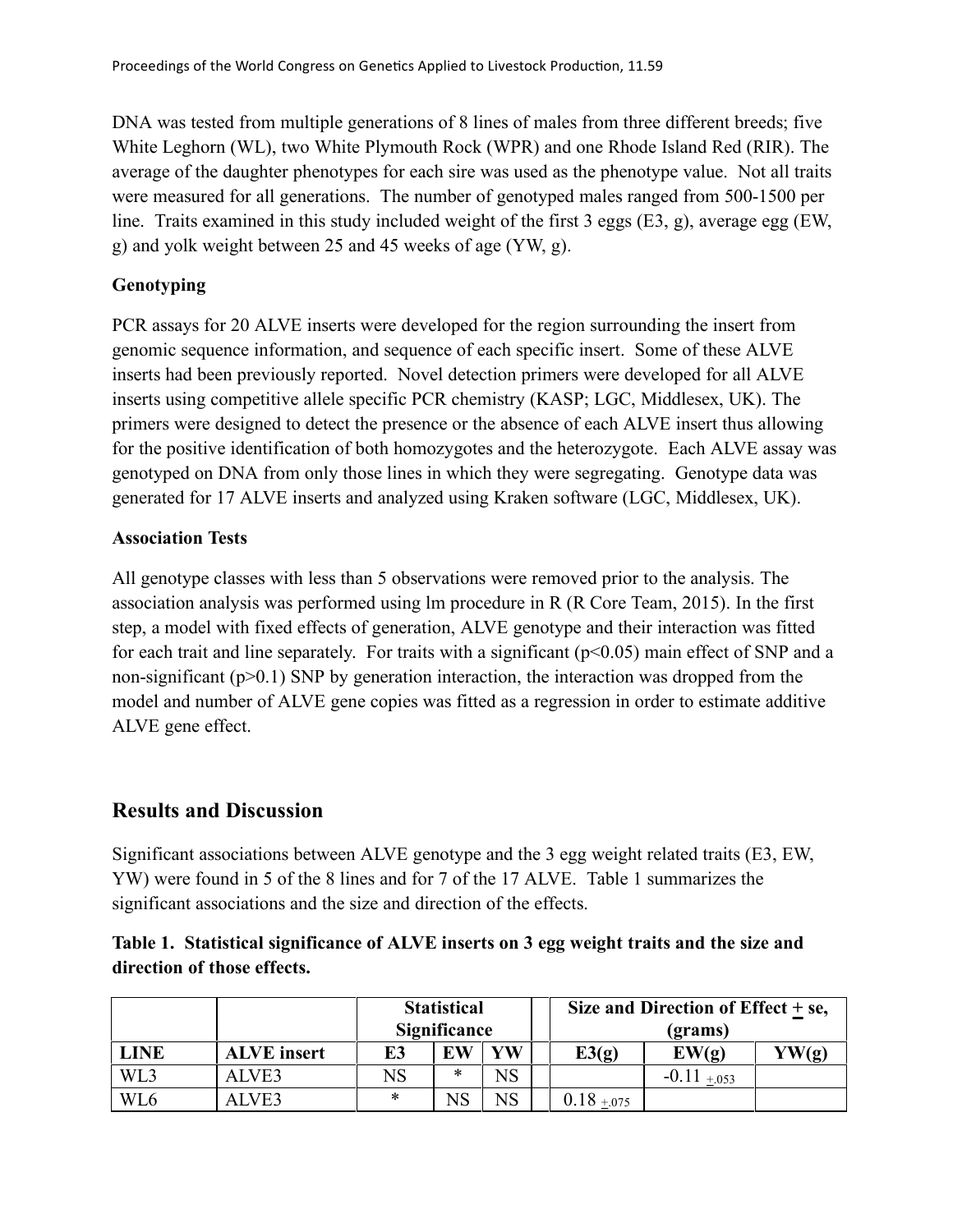| RIR1             | ALVEB5      | ***       | <b>NS</b> | <b>NS</b> | $-0.28 + .080$ |                 |                 |
|------------------|-------------|-----------|-----------|-----------|----------------|-----------------|-----------------|
| WPR1             | ALVE-ros004 | <b>NS</b> | <b>NS</b> | $\ast$    |                |                 | $0.14 \pm .061$ |
| RIR1             | ALVE-ros004 | <b>NS</b> | ***       | <b>NS</b> |                | $-0.32 + 0.073$ |                 |
| RIR1             | ALVE-ros006 | ***       | ***       | <b>NS</b> | $0.41 + 0.078$ | $0.38 + 0.081$  |                 |
| RIR1             | ALVE-ros007 | <b>NS</b> | <b>NS</b> | $***$     |                |                 | $-0.06_{+.020}$ |
| WPR <sub>2</sub> | ALVE-ros009 | <b>NS</b> | ***       | $***$     |                | $-0.38 + 0.069$ | $-0.07$ +.022   |
| WPR <sub>2</sub> | ALVE-NSAC7  | <b>NS</b> | $***$     | <b>NS</b> |                | $-0.23 + 0.088$ |                 |

NS=non-significant; \*=p<0.05; \*\*=p<0.01; \*\*\*=p<0.001

Only those associations that were significant were included in the table, and the size with standard error (se) in g and direction of the effect on the trait per copy of the ALVE insert are also included. ALVE3 was segregating in 4 of the 8 lines tested but a significant (p<0.05) effect was found in only two of the lines. The presence of ALVE3 had a negative effect on EW in WL3 and a positive effect on E3 in WL6. ALVEB5 was segregating in the WPR and RIR lines, but showed a highly significant ( $p<0.001$ ) and negative impact of 0.28g on E3. ALVE-ros004 had significant ( $p<0.05$ ) and positive effect on YW in one of the three lines in which it was segregating (WPR1) and a highly significant (p<0.001) and negative effect on EW in RIR1. ALVE-ros006 segregated in RIR1 only and had a highly significant (p<0.001) and positive effect on both E3 and EW. ALVE-ros007 segregated only in RIR1 and had a significant  $(p<0.01)$ negative impact of 0.06g on YW. ALVE-ros009 was segregating in 2 of the lines, but an effect of the insert was seen only in WPR2, where it was highly significant ( $p<0.001$ ) for EW resulting in a 0.38g lower egg weight, and a significant  $(p<0.01)$  lower YW  $(0.07g)$ . The ALVE-NSAC7 was segregating in two of the lines, but had a significant effect on EW only, resulting in a 0.23g lower egg weight.

The impact of ALVE inserts reported here are consistent with previous reports in the literature which determined that ALVE inserts are associated with egg size (Gavora et al 1991). However, depending on the specific ALVE insert tested, the results presented here show that the effect could result in either increased or decreased egg size or have no effect. Previous studies detected the presence of ALVE inserts utilizing hybridization of genomic DNA with exogenous ALV genome probes (Kuhnlein *et al* 1989). The PCR based detection method used herein is more precise and can detect specific insertions of even partial ALVE sequences. More ALVE inserts can now be detected, and it is possible that these smaller and partial ALVE inserts can have less deleterious impact than the longer previously detected ALVE inserts. While the presence of ALVE genes has been shown in the past to have negative fitness impacts due to expression of viral antigens, these partial inserts may not produce any viral proteins. These ALVE inserts may not impact the traits directly, but may simply be genetic markers for nearby quantitative trait loci (QTL).